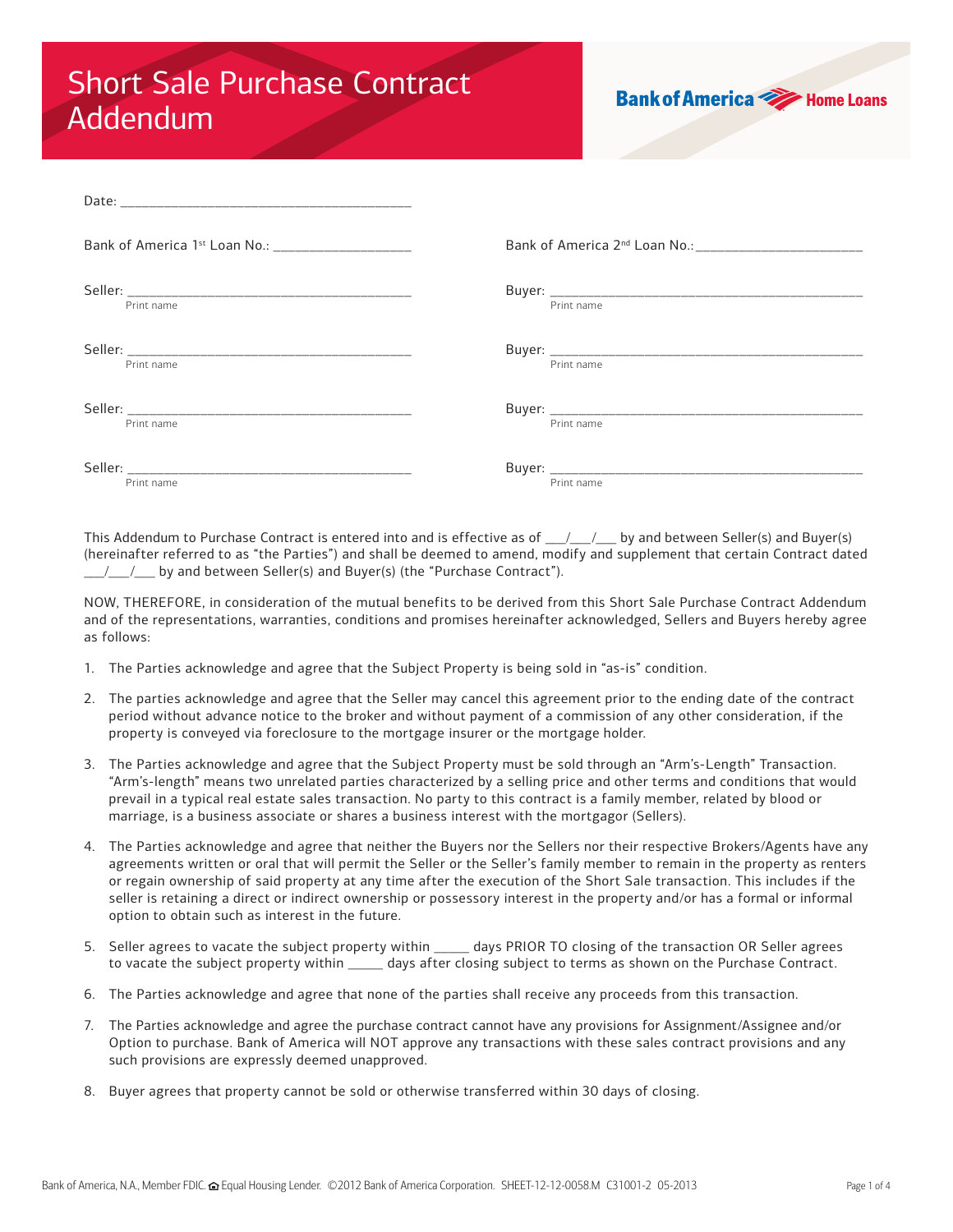## Short Sale Purchase Contract Addendum

9. The Parties acknowledge and agree that, upon Bank of America's request, the Parties shall provide all material documents involved in the short payoff transaction, including but not limited to the Buyer(s') and Seller(s') HUD-1 Settlement Statements.

**Bank of America We Home Loans** 

- 10. The Parties acknowledge and agree that this Short Sale transaction will not constitute appraisal fraud, flipping, identity theft and/or straw buying.
- 11. The Parties acknowledge and agree that any misrepresentation or deliberate omission of fact that would induce Bank of America, an Investor or a Mortgage Insurer to agree to the terms of a short payoff that would not have been approved had all facts been known, constitutes Short Sale Fraud and may subject the responsible Party to civil and/or criminal liability.
- 12. The Parties acknowledge and agree that this Addendum, together with the Sales Contract, shall constitute the entire and sole agreement between the Parties with respect to the Sale of the Subject property and supersede any prior agreements, negotiations, understandings, optional contracts or other matters, whether oral or written, with respect to the subject matter hereof. To the extent that any term or condition contained within the Short Sale Contract is contradictory or inconsistent with this Addendum, the Parties agree that this Addendum shall supersede. No alterations, modifications or waiver of any provision hereof shall be valid unless in writing and signed by Parties, FHA, VA, government agencies, any Investor and/or mortgage holder hereto.

IN WITNESS WHEREOF, the parties hereby have acknowledged the terms and conditions contained in this Addendum as evidenced by the signatures appearing below:

| Sign name | Sign name |
|-----------|-----------|
|           |           |
|           |           |
| Sign name | Sign name |
|           |           |
|           |           |
| Sign name | Sign name |
|           |           |
|           |           |
| Sign name | Sign name |
|           |           |

During the short sale process, loan servicing may be transferred to a different loan servicer. Servicing refers to collecting principal, interest, and escrow payments, if any, as well as sending monthly or annual statements, tracking account balances, and handling other aspects of the loan. We may assign, sell, or transfer the servicing of a loan at any point while the loan is outstanding. Your client will be given advance notice before a transfer occurs. Depending on the status of the short sale when the servicing of a loan is transferred, the new servicer may not be required to accept the terms and conditions of a short sale.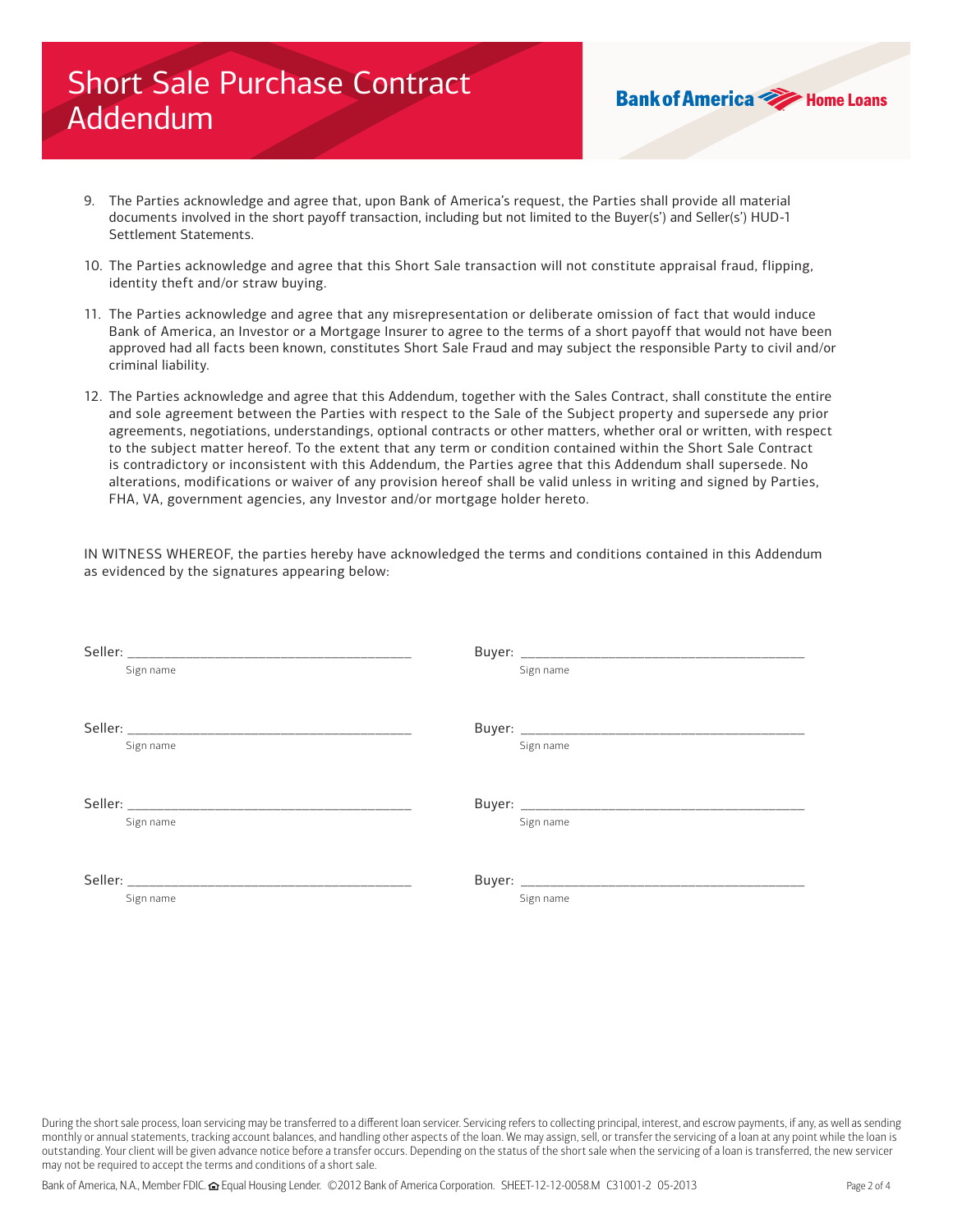## Short Sale Real Estate Licensee **Certification**



| This certification is made in connection with the Residential Purchase Agreement dated <b>Theorem Accepts and the School</b> |                                                                 |  |  |  |
|------------------------------------------------------------------------------------------------------------------------------|-----------------------------------------------------------------|--|--|--|
|                                                                                                                              |                                                                 |  |  |  |
|                                                                                                                              |                                                                 |  |  |  |
| is the individual Real Estate Licensee at the listing brokerage representing Seller; and                                     |                                                                 |  |  |  |
|                                                                                                                              | is the individual Real Estate Licensee at the selling brokerage |  |  |  |

representing Buyer.

- 1. Licensee acknowledges and agrees that Bank of America is not the property seller, but only the mortgage lien holder(s) or servicer acting on behalf of the lien holder, accepting less than the balance owed to facilitate the Short Sale purchase transaction of Property as an alternative to foreclosure. Bank of America is in no way responsible for paying any real estate sales commission.
- 2. Licensee acknowledges and agrees that he or she has a valid, current real estate license issued by the appropriate authority within the State that Property is listed for sale or a licensed attorney in good standing in the State where Property is listed for sale.
- 3. Licensee representing Seller acknowledges and agrees that, in his or her professional opinion, Property has been listed on the appropriate local Multiple Listing Service at a listing price intended to generate open market competitive offers to purchase Property and not at an artificially low or high listing price. Licensee representing Seller further acknowledges and agrees that his or her marketing efforts were in fact and "in spirit" aimed toward maximizing the selling price of Property from a ready, willing and able buyer. Licensee has not engaged in any conduct that restricts or limits offers from buyers, including but not limited to requiring cash offers, using disparaging language regarding the property or tenants, or unreasonably restricting access.
- 4. Licensee representing Seller acknowledges that he or she has made Seller aware of all offers to purchase Property that Licensee received during the listing period and that he or she has not coerced, harassed or improperly influenced Seller in selecting a buyer for Property or in agreeing to the terms and conditions of the purchase contract.
- 5. Licensee acknowledges and agrees that Licensee is not engaging in appraisal fraud, flipping (a predatory lending practice whereby a recently acquired property is resold for a considerable profit with an artificially inflated value within a short period of time, as defined by the Federal Bureau of Investigation), identity theft and/or straw buying. Licensee has disclosed all agreements or understandings relating to the current sale or subsequent sale of Property of which Licensee is aware or should be aware. Licensee is not aware of any other agreements or understandings that call for the subsequent sale of the Property within 30 days of the current sale, the assignment of the property to the Seller or the option for the Seller to purchase.
- 6. Licensee acknowledges and agrees that he or she is not receiving any compensation, remuneration or benefit from the completion of this Residential Purchase Agreement other than what has been disclosed in the preliminary and certified HUD-1 closing settlement statements. Licensee is not aware of any arrangement for compensation or other remuneration to Seller, Buyer, Licensees or other lien holders, either directly or indirectly related to the purchase agreement, that has been or will be paid outside the official terms of closing as presented in the purchase contract and the preliminary and certified HUD-1 closing settlement statements.
- 7. Licensee acknowledges and agrees that he or she has disclosed to Bank of America any known relationship to Buyer or ownership interest in Buyer's company, and Licensee representing Seller further acknowledges that he or she has no existing business relationship with Buyer and/or Seller other than the purchase of Property according to the terms and conditions of the purchase contract.